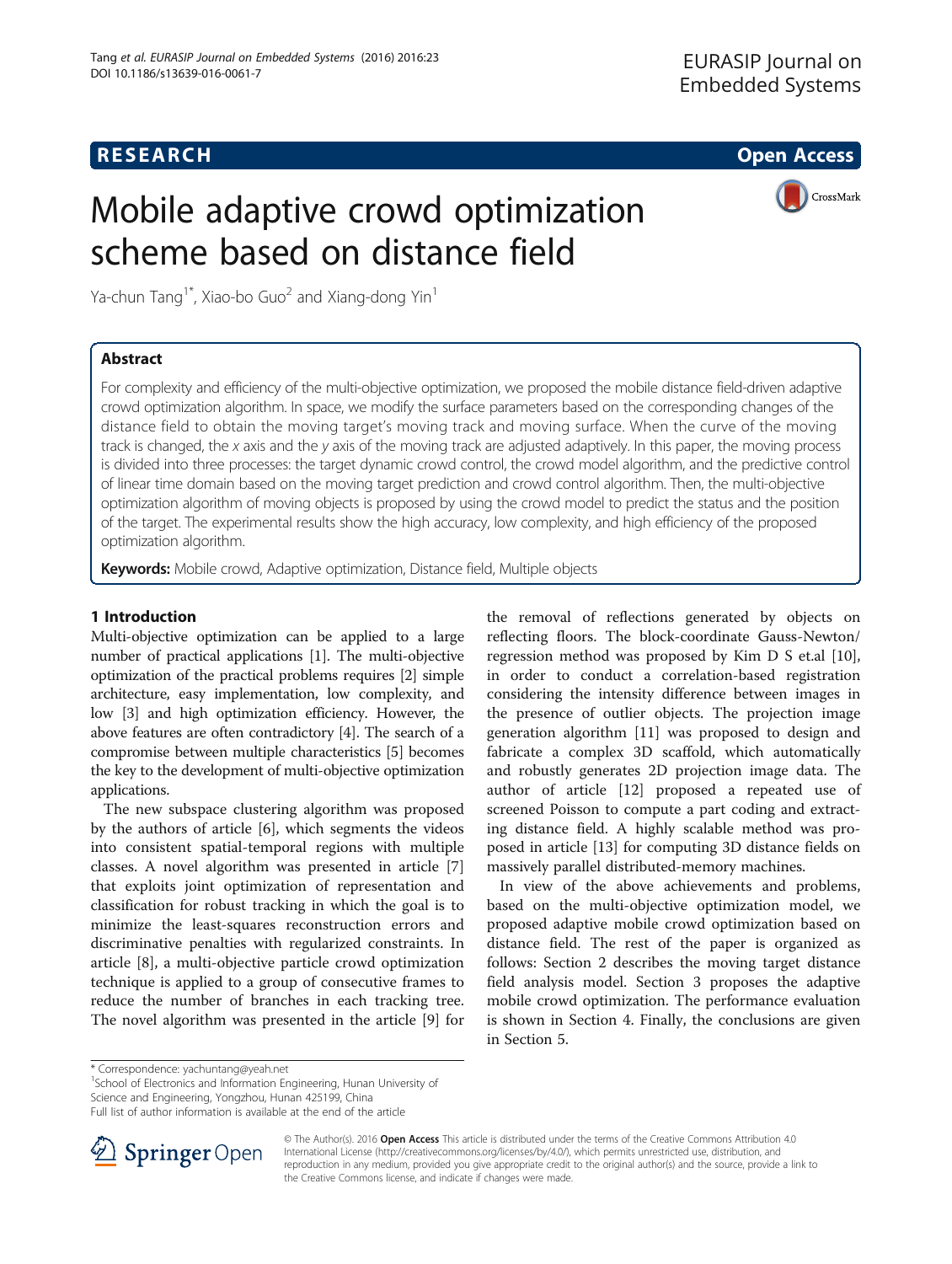### <span id="page-1-0"></span>2 Moving target distance field analysis model

In space, the moving track and the moving surface of the moving target have the following form:

$$
\begin{cases}\nS_C = \begin{pmatrix}\nx(m, n, t) \\
y(m, n, t) \\
z(m, n, t)\n\end{pmatrix} \\
T_C = \sum_{t=1}^T \frac{1}{2} a^2 t + v_0\n\end{cases}
$$
\n(1)

Here,  $S_C$  represents the surface formed by the moving object.  $T_{\text{C}}$  represents the moving trajectory of a moving target. The  $t$  represents the moving time of the target.  $T$ represents the total length of the moving target. Parameters  $x$ ,  $y$ , and  $z$  represent the three component of the three-dimensional space of the moving target. Parameter  $V_0$  represents the initial movement speed. Parameter  $a$ indicates the acceleration. Symbols  $m$  and  $n$  are the parameters of the moving surface. The moving surface is usually determined by the range of parameters. According to the formula (1), the parameters of the moving surface can be easily generated. In the form of moving surface parameters, the dot sequence of the moving surface is generated. We can get the moving surface by the linear processing of the store sequence and take the parameter value. Therefore, it is very convenient and efficient to form and update the moving surface. The time linearized by the moving surface has the characteristics of free rotation, fast state transition, and so on.

Moving surface has a good character of time and space, but it is a difficult problem to obtain the moving data parameters of a given object. Because the moving object in the three-dimensional space must be consistent with the curve of the moving surface. We consider the distance field to avoid the curved surface distortion of moving objects. The distance field is the moving surfaces between two adjacent samples of the moving target. When the shape of the curved surface changes, we modify the surface parameterization based on the corresponding changes in the distance field to keep the matching relationship. When the structure of the moving trajectory changes, we decompose the moving trajectories in the  $x$  axis and the  $y$  axis according to the formula (2).

$$
T_C = \{x(a, v_0), y(v_0t, at + v_0)\}\bigg|\sum_{t=1}^T \frac{1}{2}a^2t + v
$$
  

$$
\begin{cases}T_C > \varepsilon: \text{Consistent} = 1\\T_C = \varepsilon: \text{Consistent} = 0\\T_C > \varepsilon: \text{Consistent} = 2\end{cases}
$$
 (2)

Here,  $\varepsilon$  is the threshold value of the curved surface. Parameter *Consistent* represents the degree consistency between the moving objects in the threedimensional space and the curvature of the moving surface. Number 1 indicates complete agreement. Number  $\theta$  is not consistent, can be adjusted according to the distance field. Number 2 indicates that it is not consistent and cannot be adjusted.

The distance field function of the moving target is the key to the optimization of the moving target. For the moving surface, the distance field function defines the direction of the moving point to the moving target. The distance field function of the moving surface is given in Eq. (3), which is shown in Fig. 1.

$$
f(d) = \begin{cases} \frac{d(p, S_C)}{d(p, S_C), \text{Consistent}} = 1\\ \frac{d(p, S_C)}{d(p, S_C) \cdot F_d, \text{Consistent}} = 2 \end{cases}
$$
 (3)

Here, 
$$
d(p, \mathcal{S}_C) = \lim_{p \in \mathcal{S}_C} (T_C(t) \mathcal{S}_C(p))
$$

Surface treatment would be finished based on the moving target trajectory data  $P\{p_i\}_{i=1}^T$  with formula (1).<br>The distance field function defined on the partition can The distance field function defined on the partition can make the matrix  $S_C$  in the zero level. The state is able to approximate the distance field of the real-time data points of the moving target. This process can make the Consistent value of the data points of the moving target to be 1. The Consistent value can be fitted by minimizing the following function as shown in Eq. (4).

$$
\min \sum_{i=1}^{n} \left\| \prod_{t=0}^{T} S_C(t) T_C(i) \right\|^{\varepsilon}
$$
\n(4)

In summary, Fig. [2](#page-2-0) gives the moving target distance field analysis structure for moving target data surfaces.

## 3 Adaptive mobile crowd optimization 3.1 Crowd model of moving target

Crowd model of the moving target is a linear fusion intelligent time domain mapping control model. The model

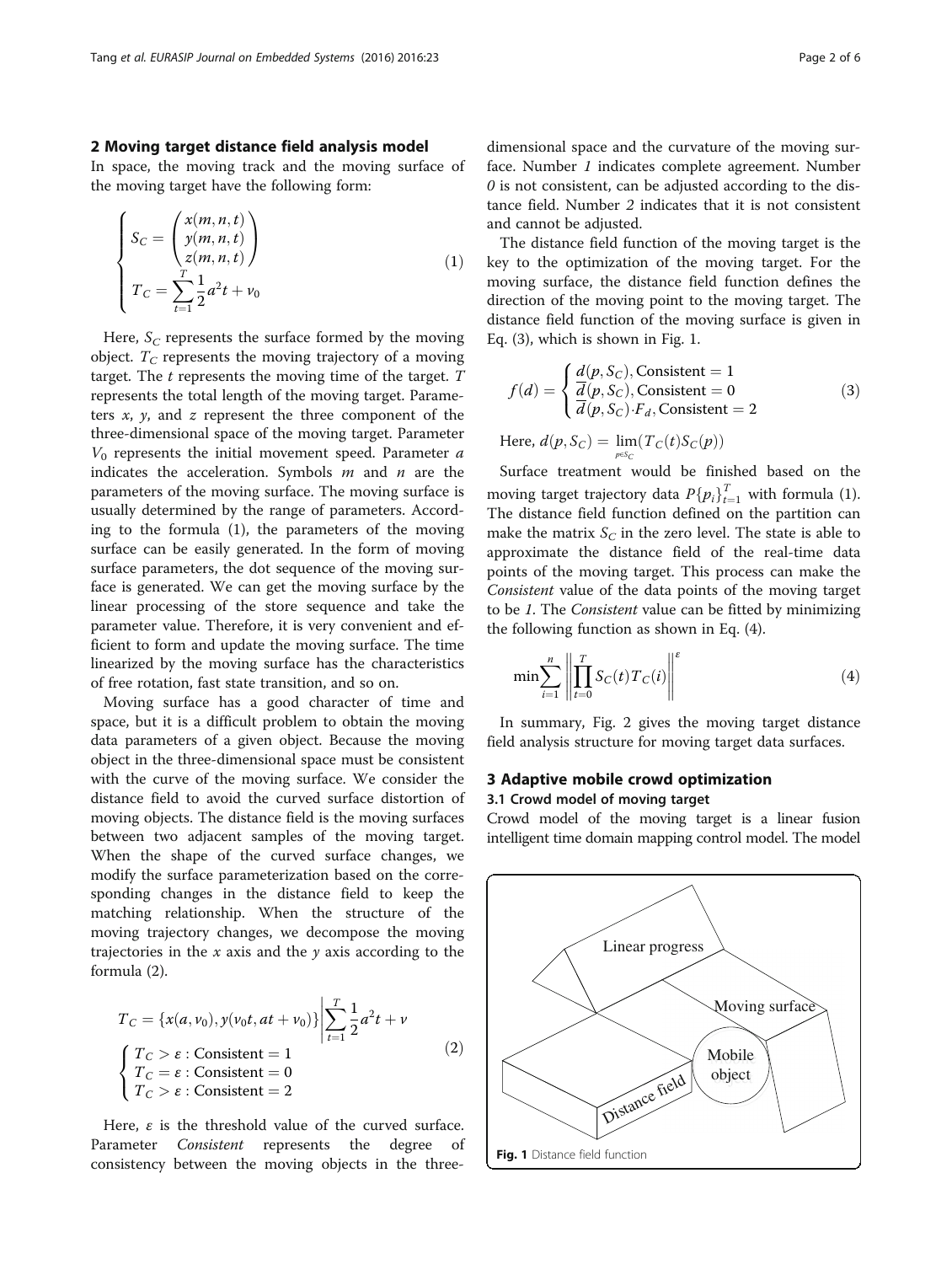<span id="page-2-0"></span>

is based on the cooperation of moving target prediction model and crowd control algorithm. The model includes the dynamic control, the crowd control model and the linear time domain predictive control. The crowd control can predict the status and position of moving objects by using crowd model. The crowd control model can design the mobile constraints and crowd optimization objectives based on the real-time mobile trajectory information. The model can generate the target state matrix and the target crowd information for the relationship mapping. The realtime continuous optimization is realized by crowd control with output information. The crowd algorithm can transform the tracking problem of moving objects to the target of the crowd optimization problem. This conversion is realized by using the crowd information of each moving target in the time domain to reset the optimization objective and the real-time optimal control conditions.

As shown in Fig. 3, the moving target prediction, optimization, and crowd optimization model can be realized by the mobile location and crowd control scheme. The moving target crowd models are

extended to the control problem of the moving optimization of the mapping object according to the prediction, optimization, and correction. The model can be used to the trajectory control of moving objects and be suitable for the real-time decision of the upper control center.

The controller of moving target crowd model is composed of crowd model and mapping model. The two submodels can be used to predict the status and position of moving targets in real time according to the moving trajectory and the moving surface. The model can provide the conditions for crowd optimization of moving objects by the objective state of different time domain.

The moving state of the moving object in the  $t$ time and the control state of the crowd control are shown in formula  $(5)$ . Here, parameter  $L$  represents the crowd state transition matrix of the moving object. According to the linear feature in time domain, the output of the moving target module is  $O((s, l)|t)$ . The crowd optimization control weight is  $\varphi$ .

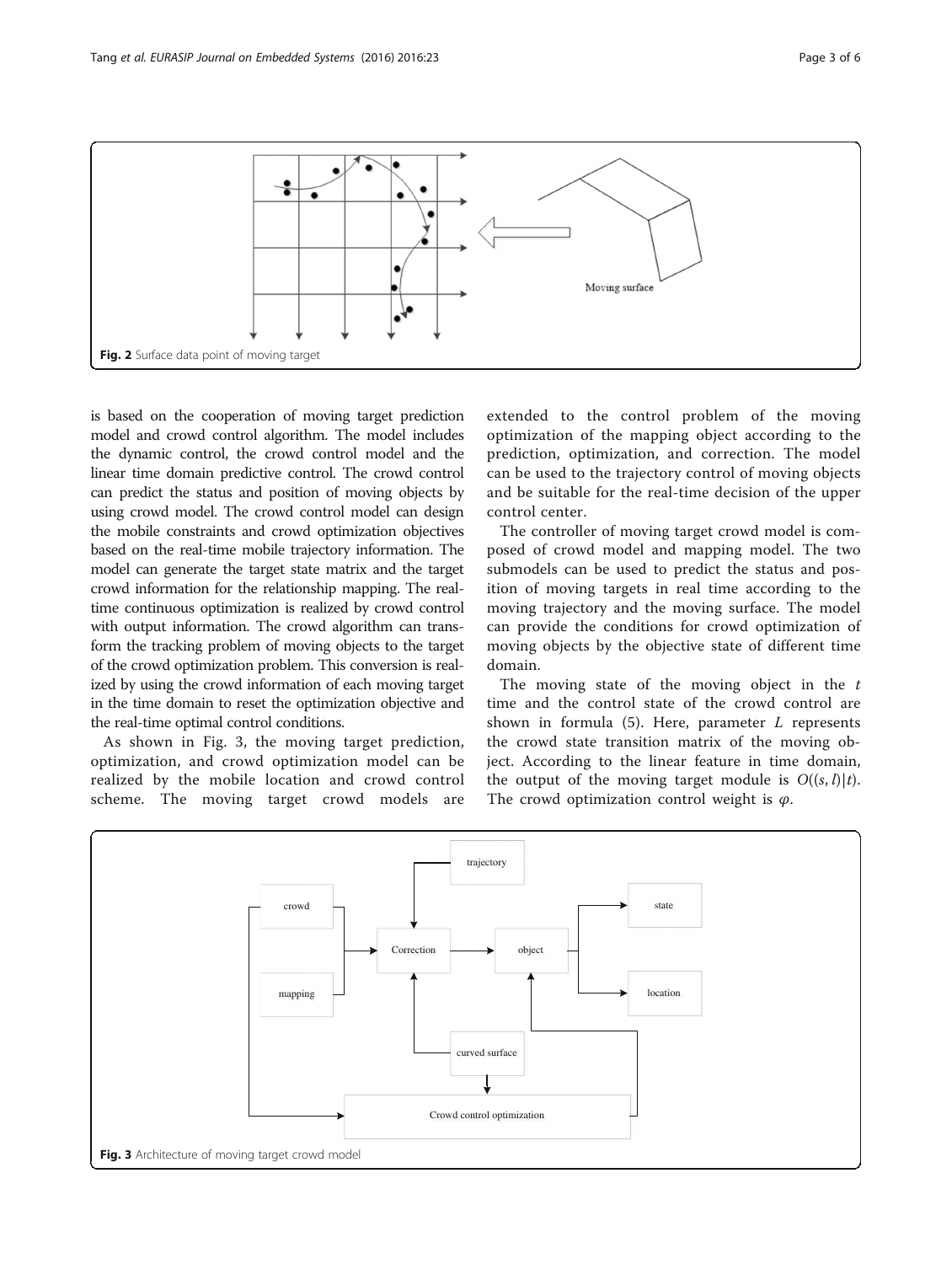<span id="page-3-0"></span>
$$
O((s, 1)|t) = \frac{L \cdot \sum_{t \to T} \varphi f(t)}{\int S_C(t)}\n O((1, l)|t) = \frac{L \cdot \sqrt{\sum_{t \to T} \varphi f(t)}}{\int T_C(t)}\n \tag{5}
$$

According to the position of the moving target, the crowd distribution of time domain objects is predicted. The output state vector of the model is used to monitor the trajectory of moving objects and the moving surfaces. The objective optimization condition is provided according to the adjustment of crowd weight and change of linear time domain.

#### 3.2 Adaptive multi-objective optimization

The multi-objective optimization problem of moving objects can be described as:

$$
\begin{cases}\n\min_{t \in T} f(O) = [f(O((0,0)|t)) \quad \cdots \quad f(O((s,l)|t))] \\
s.t. s_t(O)_{s \to S, l \to L} \\
L_t(O)_{s \to S, l \to L}\n\end{cases}
$$
\n(6)

When  $S_C(t) = 0$  and  $T_C(i) = 0$ , by crowd state transfer and linear mapping, the optimization objective is mapped to the moving trajectory and the moving surface, such as formula (7).

$$
\begin{cases}\ns_t(O)_{s \to S, l \to L} \leq \varphi S_C(t)_{t \to T} \\
L_t(O)_{s \to S, l \to L} \leq \varepsilon T_C(i)_{i \to n}\n\end{cases} \tag{7}
$$

Thus, the multi-objective optimization formula is equivalent to

$$
\begin{cases}\n\min_{t \in T} f(O) = [f(O((0,0)|t)) \quad \cdots \quad f(O((s,l)|t))] \\
s.t. \lfloor \varphi S_C(t)_{t \to T} \rfloor \quad \text{(8)} \\
\quad \lceil \varepsilon T_C(i)_{i \to n} \rceil\n\end{cases}
$$

Adaptive multi-objective optimization algorithm of crowd process is shown in Fig. 4. Algorithm procedure is described as follows:

Step1. Select the appropriate sampling time. Determine the moving target. Speed and location of sampling are initialized randomly in an optimized range. Step2. Get the surface by the moving objects in the moving process. Track of moving target is obtained. Tracing the time of moving targets. Get the total length of the moving time. Construction of threedimensional spatial component of moving objects. Get the initial movement speed. Obtain the acceleration of



moving target according to the track and speed. Initialize of the parameters of the moving surface. Step3. Select the state and position of the moving surface.

Step4. For each moment in the moving trajectory, the distance field function is obtained according to the formulas (2) and (3). According to this function, the velocity and position of the moving target are updated, and the new moving trajectory is obtained. Step5. For each data point of the moving surface, the optimization goal would be set according to the method of distance field function shown in Fig. [1](#page-1-0). Step6. According to the method of Fig. [3](#page-2-0), based on mobile positioning and crowd control, crowd optimization model is obtained for predicting and optimizing the moving goal, as well as the crowd acquisition.

Step7. The real-time decision of the upper control center is supported by mobile target trajectory control from mobile crowd multiple target optimization. Step8. According to formula (6), the multi-objective optimization model of moving objects is obtained.

According to Fig. 4 and formula (5), step 3 realizes the adaptive multi-objective optimization.

#### 4 Performance evaluation

The five optimization functions are selected to describe the moving objectives. The functions F1, F2, and F3 are as shown the formula (9). The test functions F4 and F5 are shown in the formula (10). Here, the functions F1, F2, and F3 are the main points of the optimal control of the moving crowd target. The functions F4 and F5 have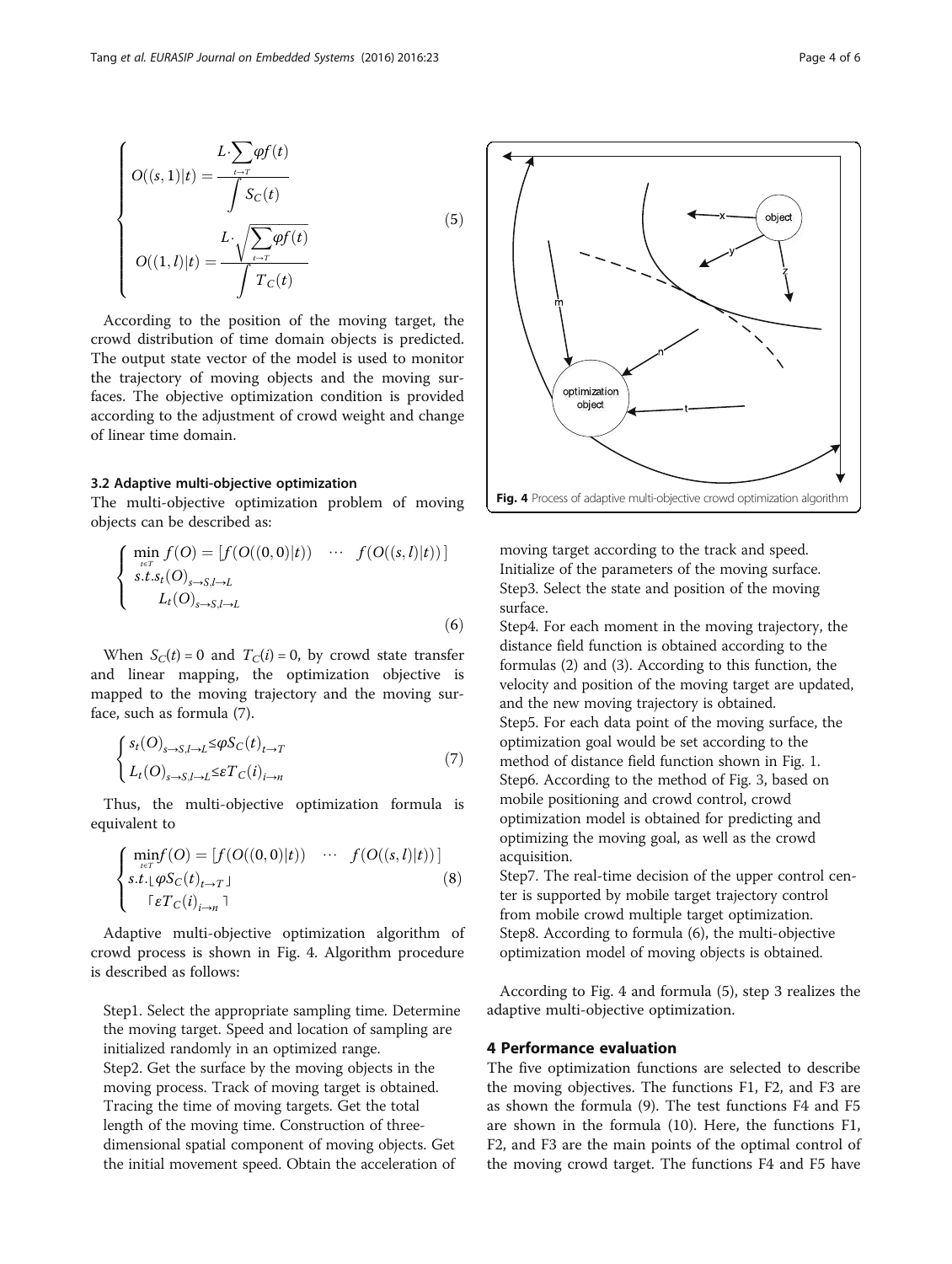<span id="page-4-0"></span>the characteristics of movement shown in Fig. [1.](#page-1-0) Different parameters are selected for different functions. The test parameters are shown in Table 1.

$$
F1-F3
$$
  
\n
$$
\begin{cases}\n\min f(O) = O(s, l)_t \\
s.t. S_C^{\varepsilon} = \varphi S_C(t)_{t \to T} \\
T_C^{\varepsilon} = \varphi T_C(i)_{i \to n}\n\end{cases}
$$
\n(9)

$$
F4-F5
$$
\n
$$
\begin{cases}\n\min f(O) = O(s, l)_t \\
\min f(x, y, z) = \prod_{t}^{T} O_{x, y, z} \\
s.t. O((1, 0)|t) = L_1 \cdot \sum_{t \to T} \varphi f(t) \\
O((0, 1)|t) = L_0 \cdot \sum_{t \to T} \frac{\varepsilon f(t)}{\int S_C(t)}\n\end{cases}
$$
\n(10)

Figure 5 shows the ACO-DF (mobile adaptive crowd optimization scheme based on distance field) algorithm and the positioning error of the target optimization algorithm based on mobile search denoted as OO-MS. ACO-DF algorithm tracks the moving surface in the time domain and spatial domain. ACO-DF algorithm considers the distance field to avoid the distortion of the curved surface of the moving target. The moving object of the three-dimensional space is consistent with the arc structure of the moving surface. Positioning error is obviously less than OO-MS algorithm. In particular, the ACO-DF algorithm can effectively reduce the influence of the moving speed on the localization by modifying the surface parameters based on the corresponding change of the distance field.

Figure 6 shows the ACO-DF algorithm and OO-MS algorithm to optimize the number of iterations. Based on the cooperative control of the moving target prediction and crowd control algorithm, the ACO-DF algorithm can realize the intelligent time domain mapping control based on linear fusion. In addition, the ACO-DF algorithm obtains the state and the position of the moving target by using the crowd to control the dynamic and predictive control of the moving object. So, the number of iterations of the ACO-DF algorithm is

Table 1 Testing parameters

| Parameter | Value             | Parameter       | Value             |
|-----------|-------------------|-----------------|-------------------|
|           | 10 <sub>m</sub>   | X               | 200 m             |
| у         | 200 m             | 7               | 100 m             |
| a         | $5 \, \text{m/s}$ | $V_{\rm O}$     | $2 \, \text{m/s}$ |
| d         | 10 <sub>m</sub>   | $d_{\text{TH}}$ | 20 <sub>m</sub>   |
| $\varphi$ | 0.3               | ε               | 0.01              |



significantly less than that of the OO-MS algorithm. ACO-DF algorithm based on trajectory information to design a real-time movement restriction and crowd optimization goal is generated for mapping relationship between target state matrix and the target group of metal information. In this way, the area of the moving surface is small, and it is helpful to improve the efficiency and accuracy of multi-objective optimization, which are shown as Fig. [7.](#page-5-0)

## 5 Conclusions

We present the distance field-driven adaptive mobile goals in intelligent optimization algorithms to solve the multi-objective optimization complexity and efficiency issues. First, based on the corresponding changes in the distance field, we modify the surface parameters in the airspace. In this way, the moving track and surface of the object can be obtained. Secondly, based on the curve